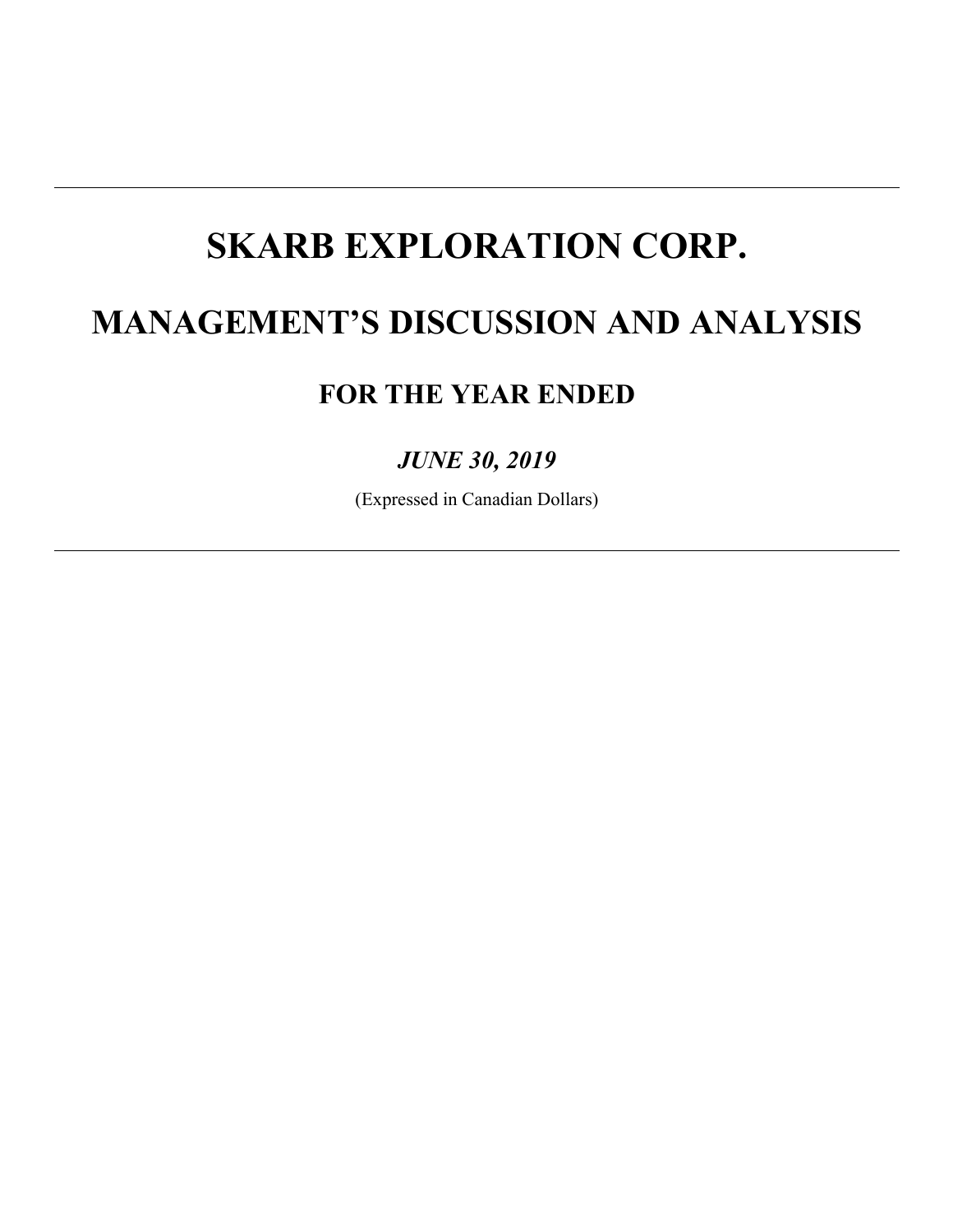For the years ended June 30, 2019 and 2018

# **INTRODUCTION**

The following is management's annual discussion and analysis ("**MD&A**"), prepared as of October 3, 2019. This MD&A should be read in conjunction with the Skarb Exploration Corp.'s (the "**Company**" or "**Skarb**") audited Financial Statements and the accompanying notes for the years ended June 30, 2019 and June 30, 2018. The Company's financial statements have been prepared in accordance with International Financial Reporting Standards ("**IFRS**"). All amounts are stated in Canadian dollars unless otherwise indicated.

This report includes certain statements that may be deemed "forward-looking statements" within the meaning of applicable securities legislation. All statements, other than statements of historical facts that address such matters as future events or developments that the Company expects, are forward looking statements and, as such, are subject to risks, uncertainties, assumptions and other factors of which are beyond the reasonable control of the Company. You can identify these statements by forward-looking words such as "expects", "does not expect", "plans", "anticipates", "does not anticipate", "believes", "intends", "estimated", "projects", "potential", "scheduled", forecast", "budget", and similar expressions, or that events or conditions "will", "would", "may", "could", "should" or "might" occur and similar words. Such statements give the Company's current expectations or forecasts of future events and are not guarantees of future performance and actual results or developments may differ materially from those expressed in, or implied by, this forward-looking information. With respect to forward-looking statements and information contained herein, we have made numerous assumptions including among other things anticipated costs and expenditures and the Company's ability to achieve its goals. Although management believes that the assumptions made, and the expectations represented by such statements or information are reasonable, there can be no assurance that a forward-looking statement or information herein will prove to be accurate. Forward-looking statements and information by their nature are based on assumptions and involve known and unknown risks, uncertainties and other factors which may cause our actual results, performance or achievements, or industry results, to be materially different from any future results, performance or achievements expressed or implied by such forward-looking statements or information. Factors that could cause actual results to differ materially from those in forward-looking statements include, for example, such matters as continued availability of capital and financing and general economic, market or business conditions. Although we have attempted to identify factors that would cause actual actions, events or results to differ materially from those disclosed in the forward-looking statements or information, there may be other factors that cause actual results, performances, achievements or events not to be anticipated, estimated or intended. Accordingly, readers should not place undue reliance on forward-looking statements or information. Any forwardlooking statements are expressly qualified in their entirety by this cautionary statement. The information contained herein is stated as of the current date and subject to change after that date and the Company does not undertake any obligation to update publicly or to revise any of the forward-looking statements, whether as a result of new information, future events or otherwise, except as may be required by applicable securities laws.

Additional information related to the Company is available for view on SEDAR at www.sedar.com.

# **Overview**

The Company's principal business activities include the acquisition and exploration of mineral property assets. On March 14, 2018, the Company entered into an option agreement to obtain the sole and exclusive right and option to acquire a 100% right, title and interest in the RDR Gold Property located in the Province of Quebec. The Company's common shares are listed on the Canadian Securities Exchange under the symbol "SKRB".

# **OVERALL PERFORMANCE**

Following incorporation on March 6, 2018, the Company capitalized itself through the issuance of securities on a private placement basis. The Company raised a net aggregate of \$498,150 through the issuance of its securities including the Special Warrants Private Placement and incurred approximately \$104,708 in expenditures with respect to the Property. The Company holds the sole and exclusive option to acquire a 100% right, title, and interest on the Property, an exploration stage property, and has not generated revenues to date. Management anticipates increased exploration costs as the Company carries out expenditures on the Property. Phase 1 of its field exploration program commenced in late July 2019.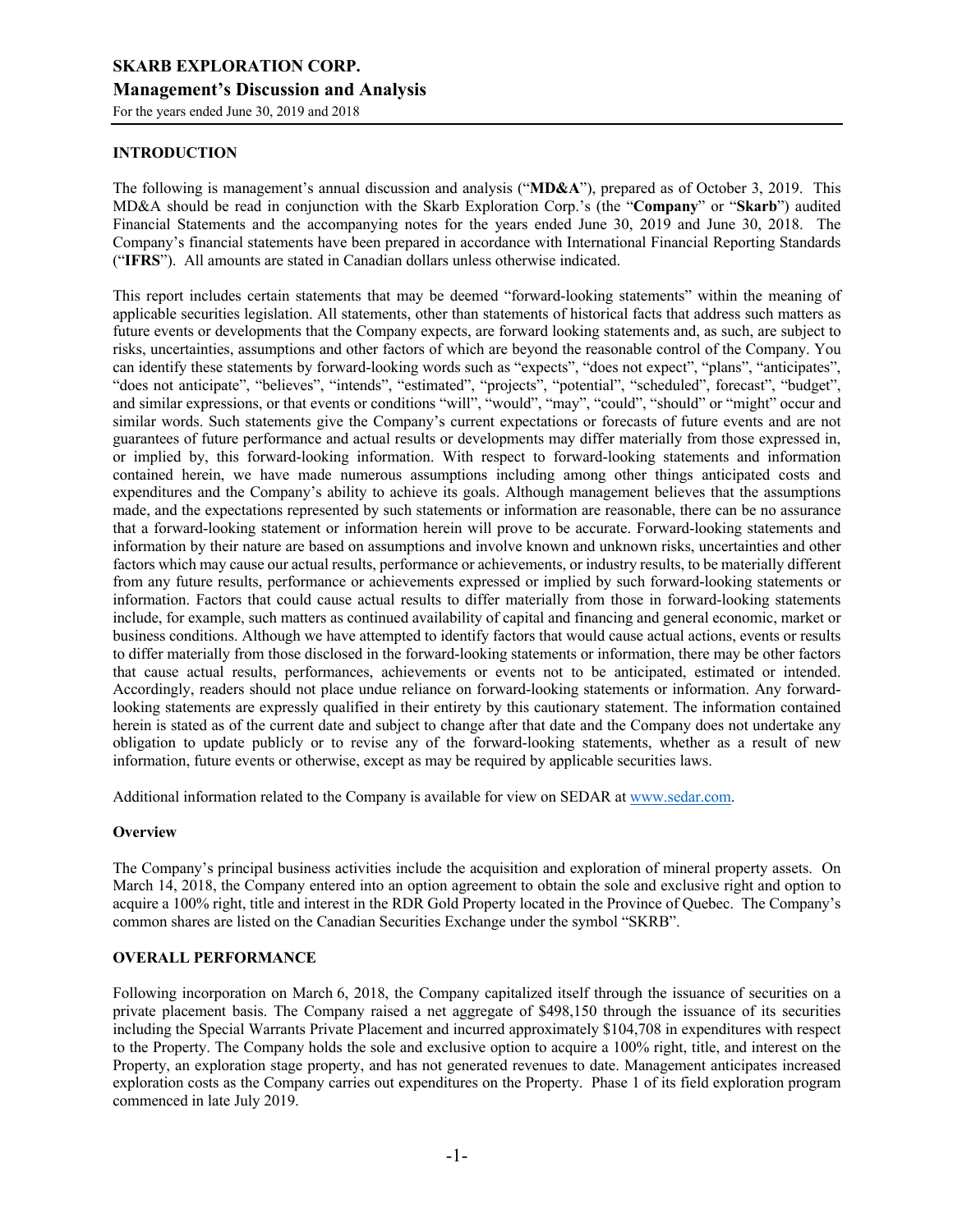# **Management's Discussion and Analysis**

For the years ended June 30, 2019 and 2018

On February 13, 2019, the Company was listed on the Canadian Securities Exchange ("**CSE**") under the symbol "SKRB".

As an exploration stage company, Skarb does not have revenues and is expected to generate operating losses. As at June 30, 2019, the Company had cash of \$214,871, an accumulated deficit of \$257,529 and working capital (defined as cash plus GST expected less accounts payable) of \$174,457.

#### **Industry and Economic Factors that May Affect the Company's Performance**

The exploration for and development of minerals involves significant risks, which even a combination of careful evaluation, experience and knowledge may not eliminate. Few properties which are explored are ultimately developed into producing mines. There can be no guarantee that the estimates of quantities and qualities of minerals disclosed will be economically recoverable. With all mining operations there is uncertainty and, therefore, risk associated with operating parameters and costs resulting from the scaling up of extraction methods tested in pilot conditions. Mineral exploration is speculative in nature and there can be no assurance that any minerals discovered will result in an increase in the Company's resource base.

In particular, the Company does not generate revenue, as a result, Skarb continues to be dependent on third party financing to continue exploration activities on the company's properties. Accordingly, the Company's future performance will be most affected by its access to financing, whether debt, equity or other means. Access to such financing, in turn, is affected by general economic conditions, exploration risks and the other factors described in the section entitled "risk factors" included below.

# **SELECTED FINANCIAL INFORMATION**

The following table sets out selected financial information for the Company for the years ended June 30, 2019 and 2018. The selected financial information should only be read in conjunction with the Company's financial statements, including the notes thereto, for the same periods as well the most recent audited financial statements included in the final long form prospectus filed on SEDAR.

|                                         | June 30, 2019 | From March 6, 2018<br>(Date of Incorporation)<br>To June 30, 2018 |
|-----------------------------------------|---------------|-------------------------------------------------------------------|
|                                         | $(\$)$        | $(\$\)$                                                           |
| Revenue                                 |               |                                                                   |
| Accounting and audit fees               | 39,150        | 3,100                                                             |
| General and administrative              | 7,272         | 156                                                               |
| Transfer agent, filing and listing fees | 47,011        | $\overline{\phantom{0}}$                                          |
| Stock based compensation                | 8,544         |                                                                   |
| Professional fees                       | 102,296       | 50,000                                                            |
| <b>Total Expenses</b>                   | 204,273       | 53,256                                                            |
| Net loss for the period                 | (204, 273)    | (53,256)                                                          |
| Loss per share (basic and diluted)      | (0.01)        | (0.00)                                                            |
| Net cash used in operating activities   | (235,040)     | (531)                                                             |
| Change in cash                          | (137,098)     | 351,969                                                           |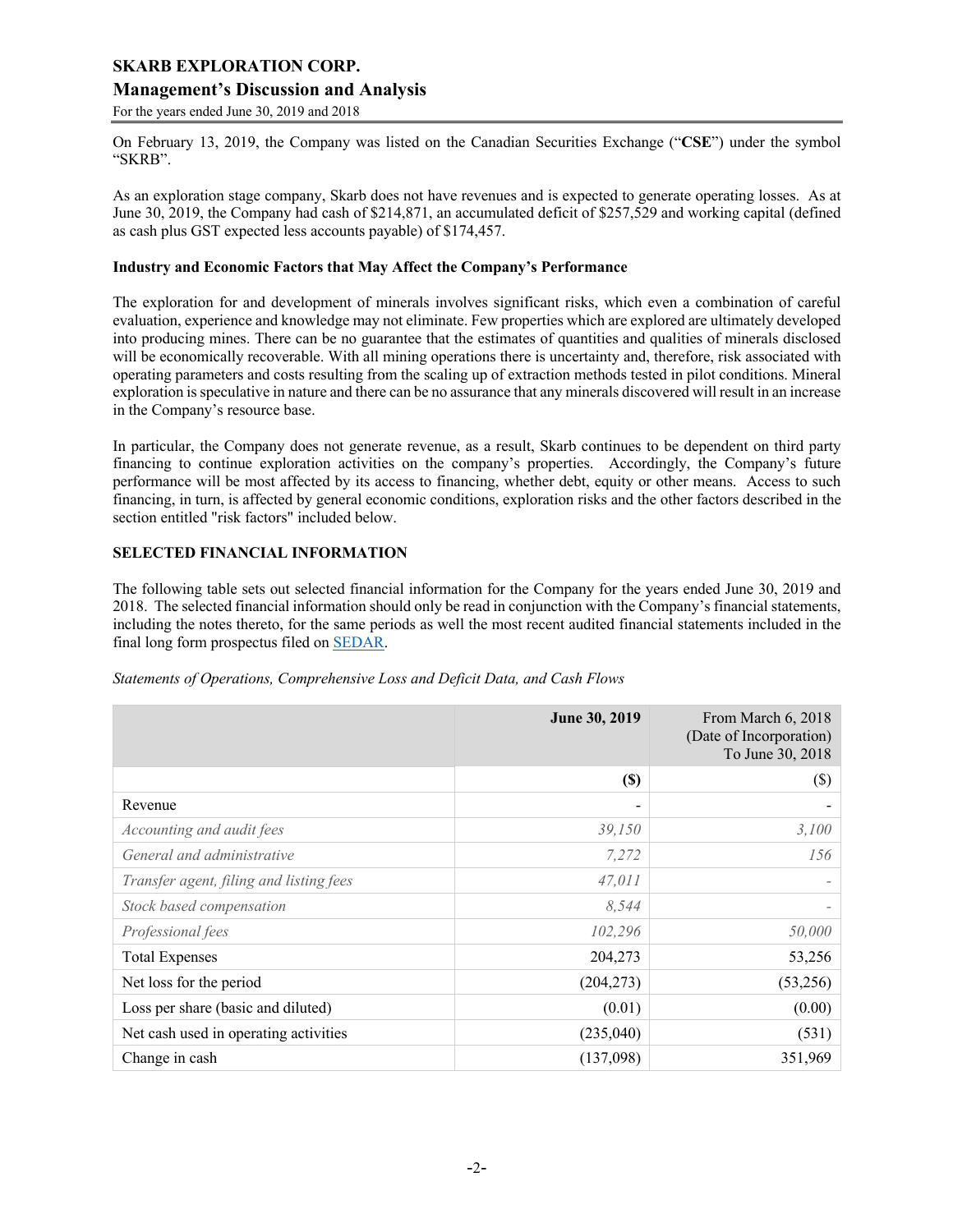# **Management's Discussion and Analysis**

For the years ended June 30, 2019 and 2018

*Balance Sheet Data*

|                                     | June 30, 2019            | From March 6, 2018<br>(Date of Incorporation)<br>To June 30, 2018 |
|-------------------------------------|--------------------------|-------------------------------------------------------------------|
|                                     | <b>(\$)</b>              | $(\$)$                                                            |
| <b>Current Assets</b>               | 230,786                  | 352,344                                                           |
| Other Assets                        | 104,708                  | 32,500                                                            |
| <b>Total Assets</b>                 | 335,494                  | 384,844                                                           |
| <b>Current Liabilities</b>          | 56,329                   | 53,100                                                            |
| Long Term Debt                      | $\overline{\phantom{0}}$ |                                                                   |
| Shareholders' Equity                | 279,165                  | 331,744                                                           |
| <b>Total Liabilities and Equity</b> | 335,494                  | 384,844                                                           |

As an exploration stage company, the Company has not generated revenue from its property interest and does not anticipate it will do so for the foreseeable future. The Company currently only owns the sole and exclusive option to acquire a 100% right, title and interest in and to a mineral property. Management anticipates that expenses related to mineral exploration and administration of the Company to materially increase. Such expenses will include increased exploration expenditures with respect to the Property and increased professional fees, and other costs associated with compliance with applicable securities laws. Phase 1 of the field exploration program is commencing in late-July 2019.

# **RESULTS OF OPERATIONS**

*The following discussion addresses the operating results and financial condition of the Company for the year ended June 30, 2019 compared to the period ended June 30, 2018. The MD&A should be read in conjunction with the Company's consolidated financial statements and the accompanying notes for the year ended June 30, 2019.*

During the year ended June 30, 2019, the Company generated no revenues and expenses of \$204,273 compared to no revenues and \$53,256 for the stub period ended June 30, 2018.

# *Accounting and Audit Fees*

For the year ended June 30, 2019, \$39,150 in fees were incurred due to the year-end and mid-year audit, filing the prospectus and quarterly accounting fees compared to the prior period of \$3,100.

# *General and Administrative*

The expenses incurred for the year ended June 30, 2019 included D&O insurance, bank fees, meals and entertainment and miscellaneous office expenses totaling \$7,272. For the year ended June 30, 2018, only \$156 was incurred.

# *Transfer Agent, Listing and Filing Fees*

In February 2019, Skarb was listed on the CSE. The transfer agent, listing and filing fees incurred for this totaled \$47,011 for the year ended June 30, 2019 compared to NIL to June 30, 2018.

#### *Stock Based Compensation*

The Company granted 175,000 stock options to a director and officer of the company in July 2018. The stock-based compensation incurred for the year ended June 30, 2019 was \$8,544. There were no stock options granted before then, so no stock-based compensation expense was incurred for the year ended June 30, 2018.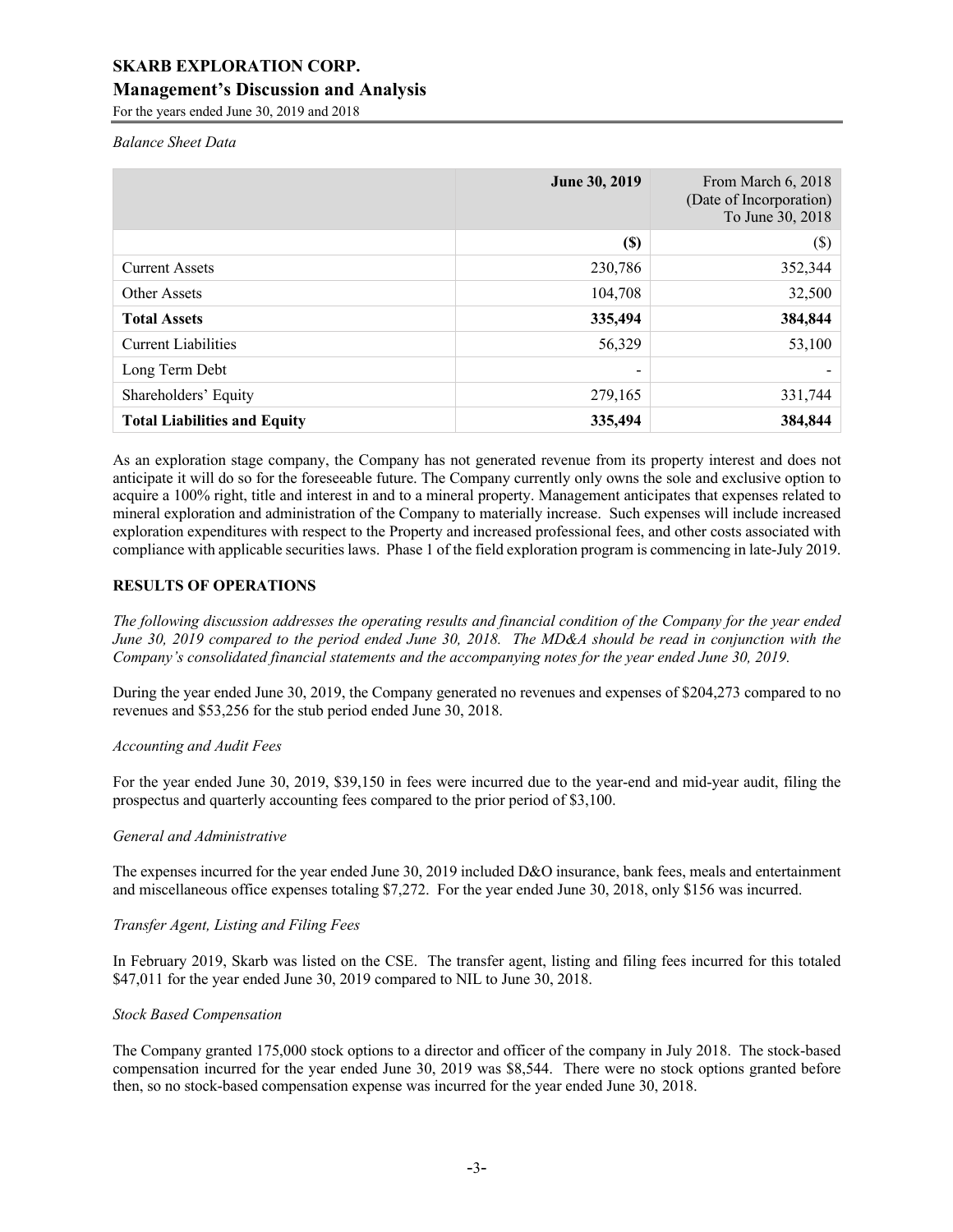For the years ended June 30, 2019 and 2018

#### *Professional Fees*

For the year ended June 30, 2019, \$102,296 in legal fees were incurred compared to \$50,000 through June 30, 2018. The fees related to the prospectus filing and listing on the CSE.

# **SUMMARY OF QUARTERLY RESULTS**

The following information is derived from the Company's interim financial statements prepared in accordance with IFRS applicable to interim financial reporting including IAS 34. The information below should be read in conjunction with the Company's interim financial statements for each of the past four quarters.

Consistent with the preparation and presentation of the Annual Financial Statements, these unaudited quarterly results are presented in Canadian dollars.

|                                       | June $30$ ,<br>2019 | March 31,<br>2019 | December<br>31,<br>2018 | September<br>30, 2018 | From March 6,<br>2018<br>(Date of<br>Incorporation)<br>To June 30,<br>2018 |
|---------------------------------------|---------------------|-------------------|-------------------------|-----------------------|----------------------------------------------------------------------------|
|                                       |                     |                   |                         | $(\$)$                | $(\$\)$                                                                    |
| Revenue                               | -                   | -                 | -                       |                       |                                                                            |
| Net loss for the period               | (48, 863)           | (101, 829)        | (25, 119)               | (30,770)              | (53,256)                                                                   |
| Loss per share (basic and<br>diluted) | (0.00)              | (0.01)            | (0.00)                  | (0.00)                | (0.00)                                                                     |

Skarb does not derive any revenue from its operations. Its primary focus is the acquisition, exploration and evaluation of mineral properties. As a result, the loss per period has fluctuated depending on the Company's activity level. Therefore, quarterly periods are not comparable.

# **LIQUIDITY**

As at June 30, 2019, the Company has working capital of \$174,457 including cash of \$214,871 and current liabilities of \$56,329.

On July 9, 2018, the Corporation implemented a share option plan. Concurrently with the plan adoption, the Corporation granted a total of 175,000 options to acquire Common Shares to its Chief Financial Officer and director, and to its director and Chair of Audit Committee. The options granted have an exercise price of \$0.10 and expire 10 years from the grant date and vest annually in four equal tranches starting on the first anniversary from the grant date.

On July 30, 2018, the Company issued 1,401,500 Special Warrants pursuant to a private placement at \$0.10 per Special Warrant for proceeds of \$140,150. Each Special warrant entitled the holder to acquire one Common Share of the Company. The Special Warrants automatically converted to Common Shares on December 1, 2018 with no additional cash received by the Company.

On February 13, 2019, 1,367,500 of the original founding escrowed shares were released making them freely tradeable but does not change the shares count of shares issued. On February 20, 2019, 300,000 shares were issued to the RDR property owner as per the option agreement.

As the Company will not generate funds from operations for the foreseeable future, the Company is primarily reliant upon the sale of equity securities in order to fund operations. Since inception, the Company has funded limited operations through the issuance of equity securities on a private placement basis. This has permitted the Company to carry out limited exploration on its Property and address preliminary costs associated with the Offering. The Company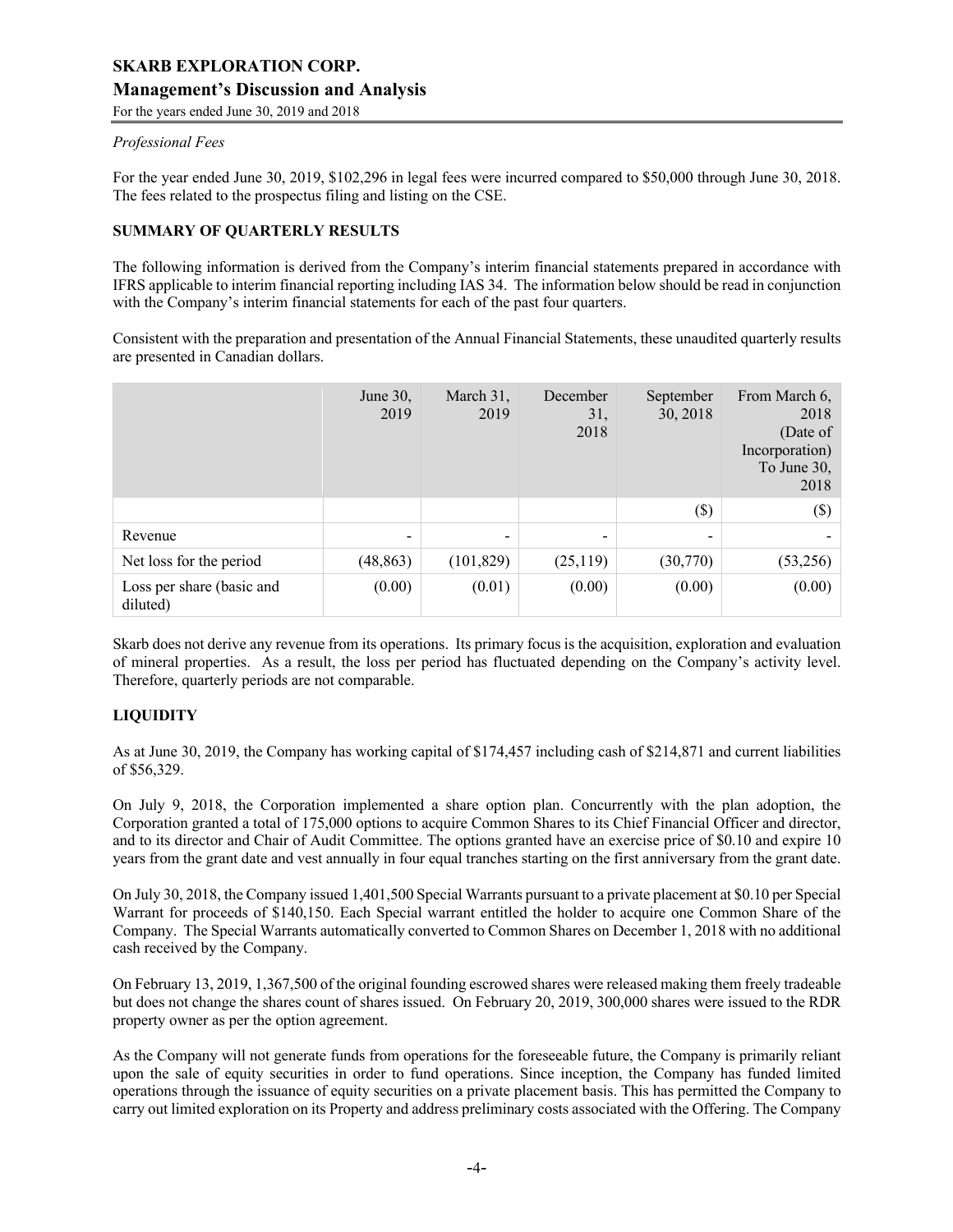# **Management's Discussion and Analysis**

For the years ended June 30, 2019 and 2018

anticipates that its total of working capital will be sufficient to satisfy the Company's cash requirements during the next 9-month period.

#### **CAPITAL RESOURCES**

The Company cannot offer any assurance that expenses will not exceed management's expectations. The Company will require additional funds and will be dependent upon its ability to secure equity and/or debt financing, the availability of which cannot be assured.

Although the Company currently has limited capital resources, management currently believes that, the Company will not have to rely upon the sale of its equity and/or debt securities for cash required to fund operations for the next 9 month period. The Company is required to incur limited exploration expenditures on or prior to the one-year anniversary of its listing in order to keep its claims in good standing.

#### **OFF-BALANCE SHEET ARRANGEMENTS**

The Company does not have any off-balance sheet arrangements.

#### **TRANSACTIONS WITH RELATED PARTIES**

The following amounts due to related parties are included in trade payables and accrued liabilities and have arisen from the unpaid portion of certain fees disclosed below as well as amounts owing for expense reimbursements. These amounts are unsecured, non-interest bearing and have no fixed terms of repayment.

|                                       | June 30, 2019 |
|---------------------------------------|---------------|
| Directors and officers of the Company | ъu            |

The Company has issued 175,000 Options to directors and officers of the Company pursuant to the Option Plan. The Company has not entered into any transactions for services or contributions with Directors of the Company that are not charged to the Company.

# **FOURTH QUARTER**

During the fourth quarter of 2019, the Company had a loss of \$48,863 compared to \$53,256 from the date of incorporation, March 6, 2018 to June 30, 2018.

*For the period April 1, 2019 to June 30, 2019* 

Audit and accounting fees totalled \$16,912 to cover the year end audit fees for 2019. The Company incurred another \$16,585 in legal fees. In January 2019, we obtained D&O insurance and \$2,700 was expensed in the fourth quarter. The Company is now incurring monthly transfer agent fees which totalled \$2,820 for the quarter. \$287 was spent on Meals and Entertainment and \$6,813 was expensed for stock-based compensation for options granted in July 2018.

*For the period March 8, 2018 (date of incorporation) to June 30, 2018*

Audit fees totalled \$3,100 and bank fees of \$156 were incurred. To start the process of becoming a publicly traded company, the Company incurred \$50,000 in legal fees.

#### **PROPOSED TRANSACTIONS**

The Company does not have any proposed transactions as of the date of the MD&A.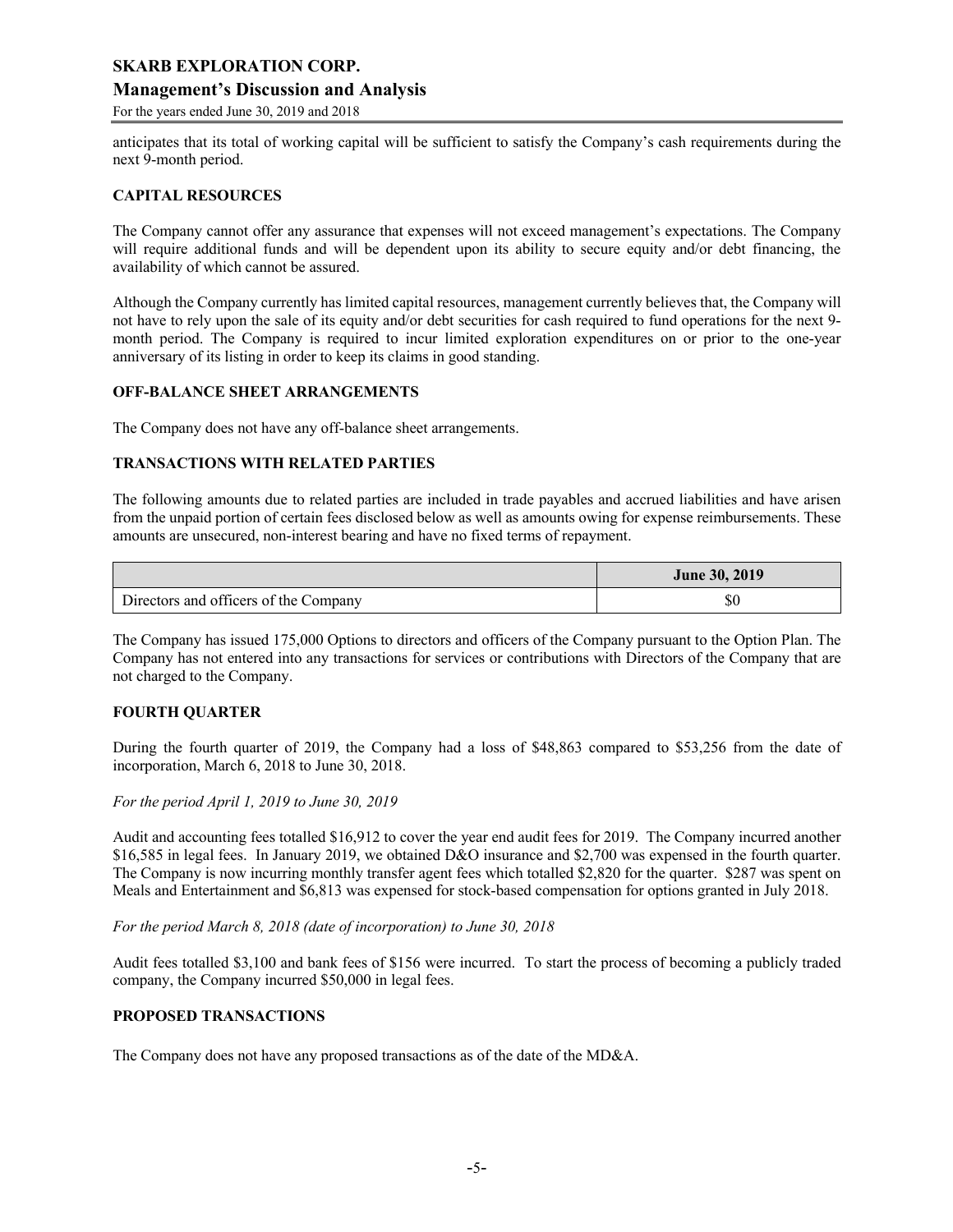# **CRITICAL ACCOUNTING ESTIMATES**

The preparation of the financial statements requires management to make judgments, estimates and assumptions that affect the reported amounts of assets, liabilities and contingent liabilities at the date of the financial statements and the reported amounts of revenues and expenses during the reporting period. Estimates and assumptions are continuously evaluated and are based on management's experience and other factors, including expectations of future events that are believed to be reasonable in the circumstances. Uncertainty about these judgments, estimates and assumptions could result in a material adjustment to the carrying amount of the asset or liability affected in future periods.

Information about significant areas of estimation uncertainty considered by management in preparing the Annual Financial Statements is as follows:

#### *Impairment*

At the end of each financial reporting period the carrying amounts of the Company's non-financial assets are reviewed to determine whether there is any indication that those assets have suffered an impairment loss or reversal of previous impairment. Where such an indication exists, the recoverable amount of the asset is estimated in order to determine the extent of the impairment, if any. With respect to exploration and evaluation assets, the Company is required to make estimates and judgments about the future events and circumstances and whether the carrying amount of intangible exploration assets exceeds its recoverable amount. Recoverability depends on various factors, including the discovery of economically recoverable reserves, the ability of the Company to obtain the necessary financing to complete development and upon future profitable production or proceeds from the disposition of the exploration and evaluation assets themselves. Additionally, there are numerous geological, economic, environmental and regulatory factors and uncertainties that could impact management's assessment as to the overall viability of its properties or its ability to generate future cash flows necessary to cover or exceed the carrying value of the Company's exploration and evaluation assets.

# *Share-based payments*

The Company uses the Black-Scholes option pricing model to determine the fair value of options in order to calculate share-based payment expenses. The Black-Scholes model involves six key inputs to determine fair value of an option: risk-free interest rate, exercise price, market price at date of issue, expected dividend yield, expected life, and expected volatility. Certain of the inputs are estimates that involve considerable judgment and are, or could be, affected by significant factors that are out of the Company's control. The Company is also required to estimate the future forfeiture rate of options based on historical information in its calculation of share-based payment expenses.

# **CHANGES IN ACCOUNTING POLICIES INCLUDING INITIAL ADOPTION**

#### *Standards, Amendments, and Interpretations Not Yet in Effect*

The International Accounting Standards Board has issued new and amended standards and interpretations which have not yet been adopted by the Company. The Company has not yet begun the process of assessing the impact that the new and amended standards and interpretations will have on its financial statements or whether to early adopt any of the new requirements.

The following is a brief summary of the new and amended standards and interpretations:

#### *Accounting Estimates and Assumptions*

The Company makes estimates and assumptions about the future that affect the reported amounts of assets and liabilities. Estimates and judgments are continually evaluated based on historical experience and other factors, including expectations of future events that are believed to be reasonable under the circumstances. In the future, actual experience may differ from these estimates and assumptions. The effect of a change in an accounting estimate is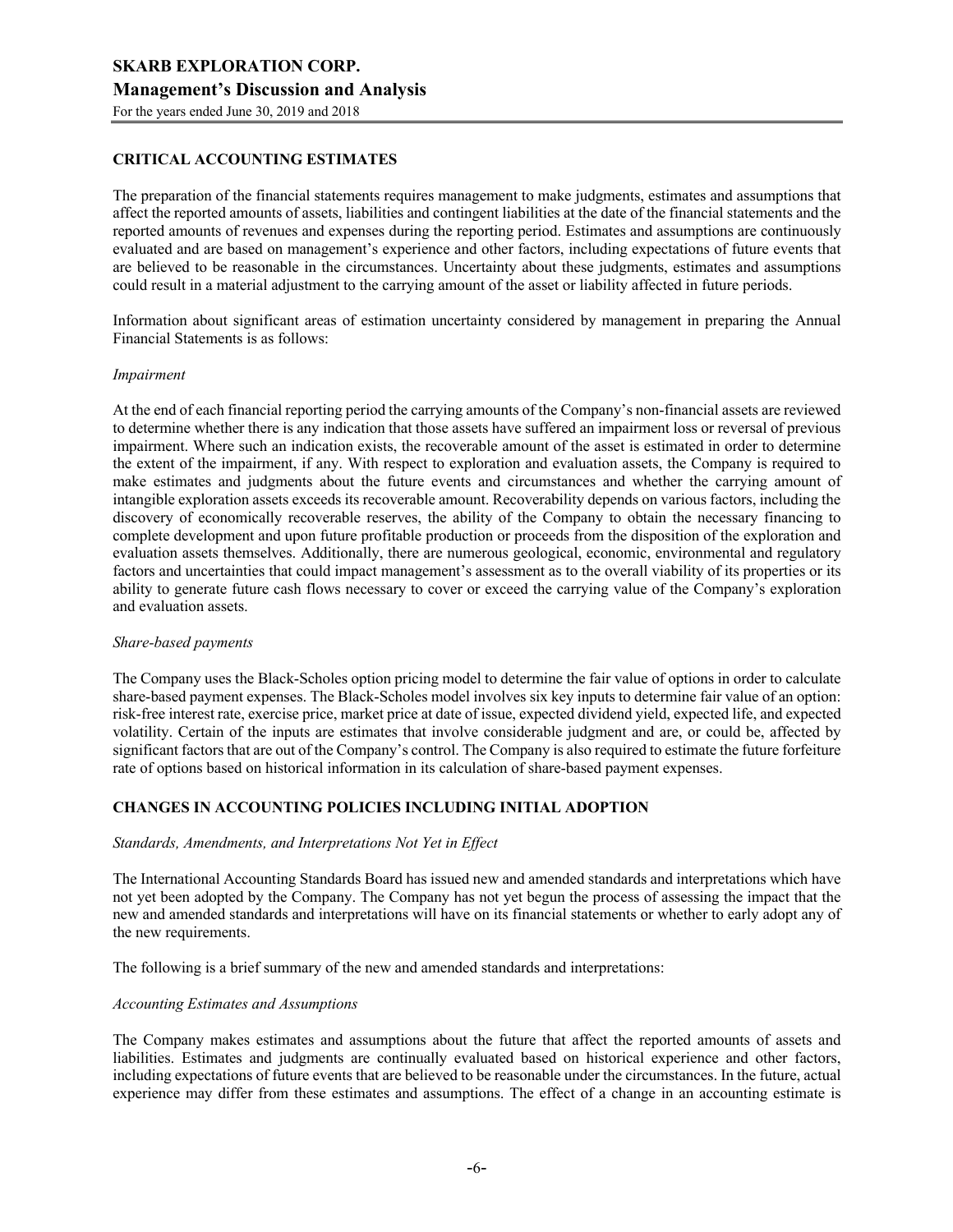# **Management's Discussion and Analysis**

For the years ended June 30, 2019 and 2018

recognized prospectively by including it in comprehensive income or loss in the period of the change, if the change affects that period only, or in the period of the change and future periods, if the change affects both. A detailed summary of all of the Company's accounting estimates and assumptions is included in audited financial

statements ended June 30, 2019.

#### **FINANCIAL INSTRUMENTS**

The Company's financial instruments consist of cash, GST receivable, accounts payable and accrued liabilities.

The fair values of the Company's financial instruments approximate their carrying value, due to their short-term maturities or liquidity. The Company's cash and amounts receivable are initially recorded at fair value and subsequently at amortized cost with accrued interest recorded in accounts receivable.

#### **Financial instrument risk exposure**

As at June 30, 2019, the Company's financial instrument risk exposure and impact thereof on the Company's financial instruments is summarized below:

#### *Credit Risk*

Credit risk is the risk that one party to a financial instrument will fail to discharge an obligation and cause the other party to incur a financial loss. As at June 30, 2019, the Company has cash on deposit with a large Canadian bank. Credit risk is concentrated as a significant amount of the Company's cash and cash equivalents is held at one financial institution. Management believes the risk of loss to be remote. The Company's amounts receivable consists of input tax credits receivable from the Government of Canada. Accordingly, the Company does not believe it is subject to significant credit risk.

#### *Liquidity Risk*

Liquidity risk is the risk that an entity will encounter difficulty in raising funds to meet its obligations under financial instruments. The Company manages liquidity risk by maintaining sufficient cash balances. Liquidity requirements are managed based on expected cash flows to ensure that there is sufficient capital to meet short-term obligations. As at June 30, 2019, the Company had a working capital balance of \$201,457, including cash of \$214,871.

#### *Market Risk*

Market risk is the risk of loss that may arise from changes in market factors such as interest rates, foreign exchange rates and commodity and equity prices.

a) Interest Rate Risk

Interest rate risk is the risk that the future cash flows from a financial instrument will fluctuate due to changes in market interest rates. The Company holds its cash in bank accounts that earn variable interest rates. Due to the short-term nature of these financial instruments, fluctuations in market rates do not have a significant impact on the estimated fair value of the Company's cash and cash equivalent balances as of June 30, 2019.

b) Foreign Currency Risk

The functional currency of the Company is in Canadian Dollars, therefore, it is not exposed to significant foreign currency risk.

c) Price Risk

The Company is exposed to price risk with respect to commodity and equity prices. Equity price risk is defined as the potential adverse impact of movements in individual equity prices or general movements in